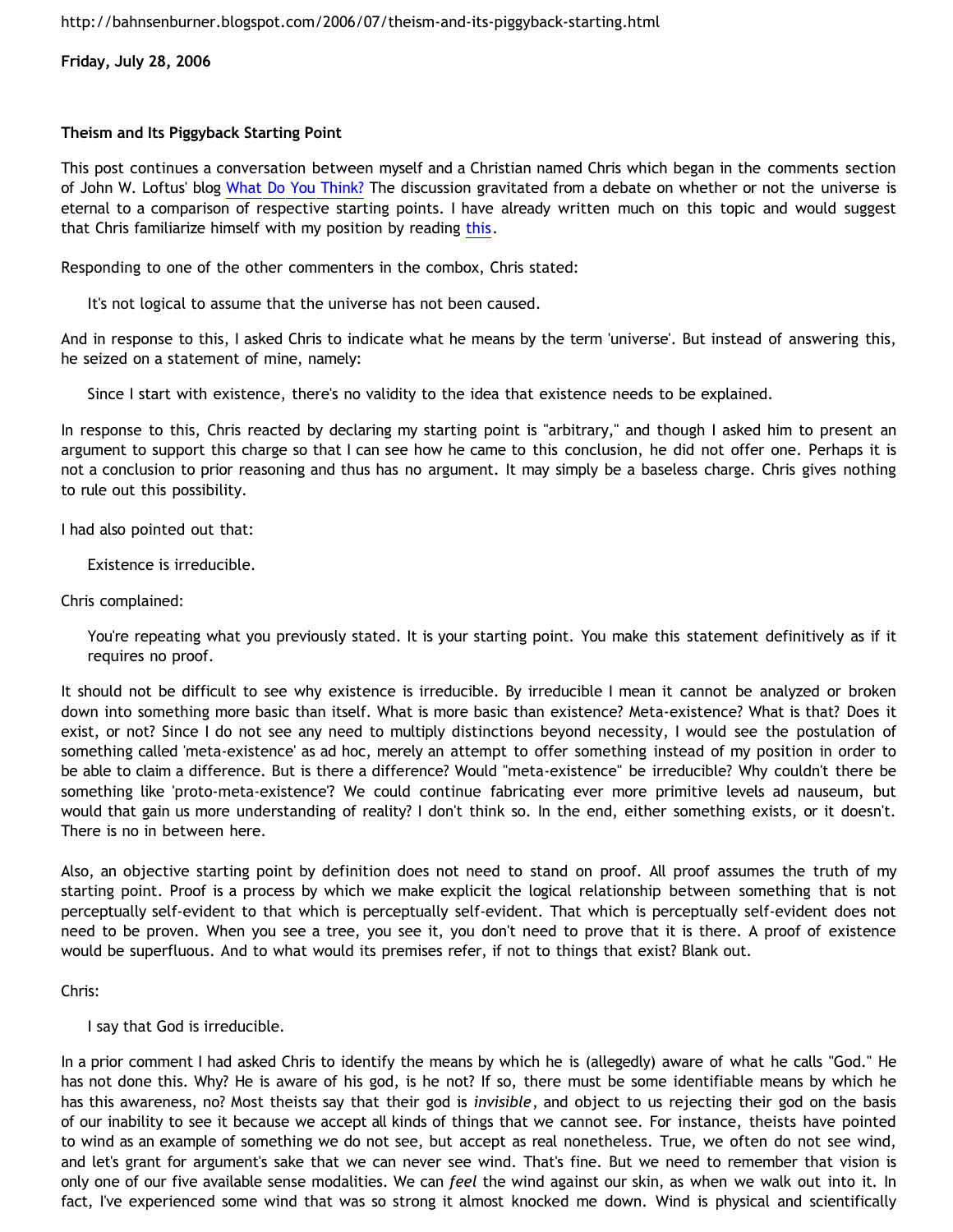measurable, so wind is a very poor analogy for theism to draw on, unless of course theists are ready to admit that their theistic arguments are full of a lot of wind. (Memo to self: Ask theists hypothetical question: Can God break the perfect wind?)

#### Chris wrote:

You require proof of me to make this claim.

I know better than to ask a theist for a proof of his god. Instead I went for the jugular by asking Chris to identify the means by which he thinks he is aware of his god. I also asked how I can distinguish between what he calls "God" and what he may be merely imagining. Theists claim that their god is invisible, it's not part of this world, it can do all kinds of amazing things which we can all imagine one way or another. But they can point to no objective basis to support what they claim. I'm simply being honest when I point out that I do not believe that the Muslim's Allah exists, and I'm simply being honest when I point out that I do not believe that the Lahu's Geusha exists. Likewise, I'm simply being honest when I point out that I do not believe that the Christian's god exists. It doesn't bother Christians when I don't believe the Muslim and the Lahu, but it bothers him when I don't believe him.

## Chris stated:

I require proof of you to make your claim.

The validation (which is broader than a formal proof) of my starting point is that it has to be true in order for Chris to deny it. For Chris to deny existence, he would have to exist, thereby refuting his own denial. Also, since his claim "God exists" piggybacks on my starting point by affirming the fact of existence, my starting point would have to be true in order for him even to contemplate what he calls "God." For Chris to contemplate the existence of his god or anything else, he would first have to exist. This alone is sufficient to validate my starting point. He then tries to make off with my starting point by smuggling it across the divide between atheism and theism, and attempts to enlist its service in support of theism. It is at that point that he swears allegiance to the primacy of consciousness metaphysics by affirming the view that the objects of consciousness ultimately find their source in a consciousness, as I have explained [here](http://bahnsenburner.blogspot.com/2006/07/metaphysical-subjectivism-and.html) and [here.](http://bahnsenburner.blogspot.com/2006/07/metaphysical-subjectivism-and_06.html)

Meanwhile I can deny Chris' god, just as I deny the Muslim's Allah and the Lahu's Geusha, while remaining true to my starting point. But Chris cannot affirm his god without begging and borrowing from my starting point.

I wrote:

Don't you have a concept which includes everything, including your god?

Chris responded:

Of course not. God is apart from everything.

But since he affirms that this thing he calls "God" exists, he automatically includes it *ex hypothesi* in the class of things which exist. The universe is the sum total of things that exist. (This is in direct keeping with [Webster's](http://www.m-w.com/dictionary/universe), which defines 'universe' as "the whole body of things and phenomena observed or postulated.") Therefore, if Chris' god exists, it exists *as part of the sum of all that exists*, which means: it is *member of the universe*. If Chris maintains that his god is not a member of the universe, then it is not a member of the class of things that exist. Which means: Chris is telling us that his god doesn't exist. There, we have agreement. And he said "we are at an impasse"!

## Chris continued:

Including God in the definition of the universe, is to make him subject to it instead the Causer of it.

Here Chris is telling us that he has reasoned from undesirable consequences. Essentially he's saying "I don't want to use a concept that includes both everything in the universe *and* my god because I don't like what this might imply. My god's bigger than anything, dammit!" It's like a kid on a schoolyard insisting that his GI Joe is bigger than everyone else's, and therefore should be excused from all contests. He exhibits no concern here for conceptual integrity for he slashes himself off from a perfectly good concept and offers none in place of it. Thus he divides existence into two categories, the actual (which is represented by the finite universe of real objects) and the imaginary (which is represented by his god and arbitrarily elevated above the actual, as if the actual found its source in the imaginary).

Chris stated: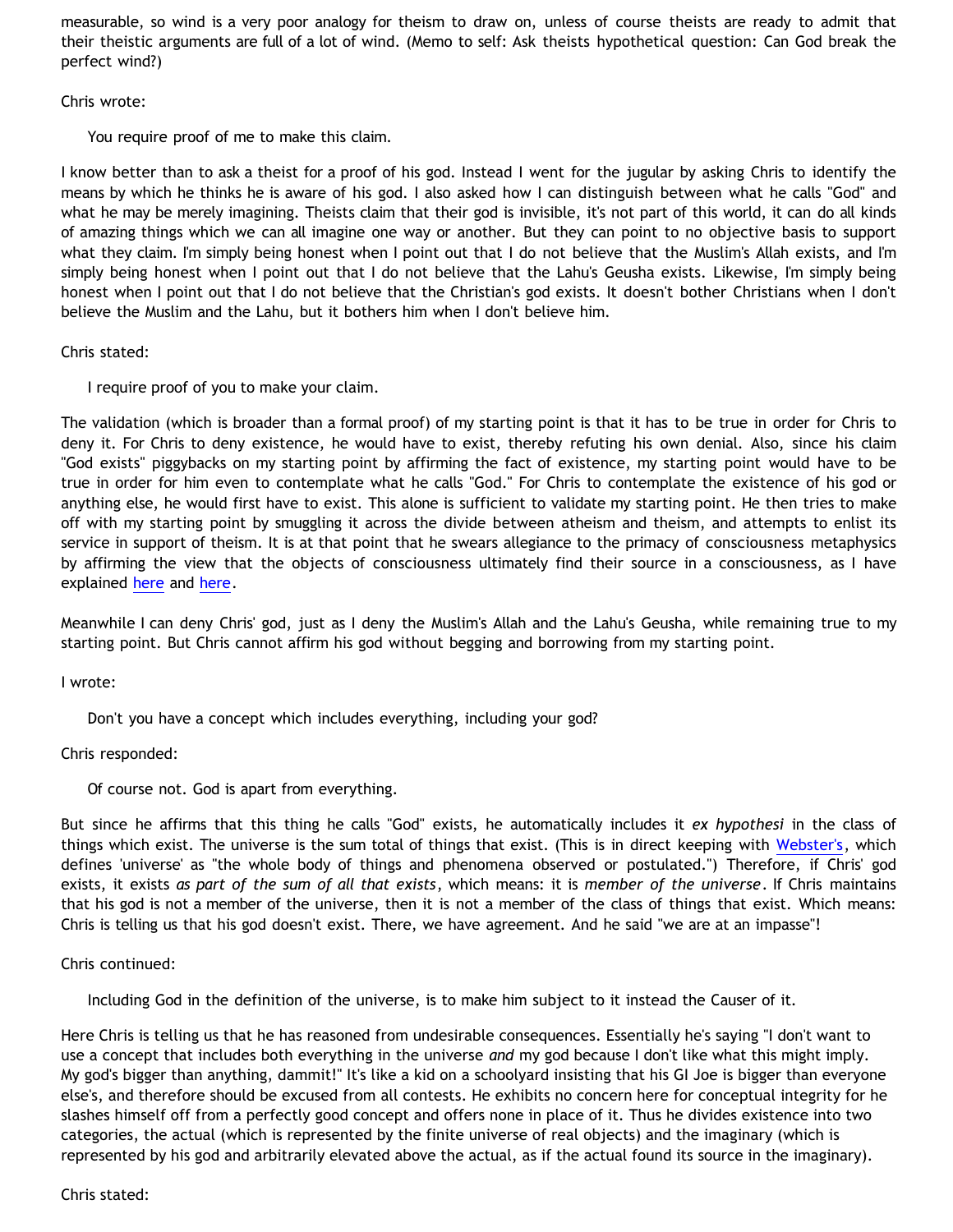The bible says he is without beginning or end, from time indefinite to time indefinite.

This is not an argument. Also, if Chris learned about his god from the bible, then he is acknowledging that his god could not be his starting point. He had awareness of the physical material making up his copy of the bible before he had awareness of its content. Ignoring this fact and asserting that the god he imagines came prior to and is responsible for creating the materials which make up his copy of the bible and everything else we find in the universe of real objects, is just an expression of frustration with the actual universe prompting a retreat into a realm of his own imagining where his god rules over all. Meanwhile, he continues to make use of my starting point, but does not explain where he got it. So he stands before us red-handed, his mouth full of cookies and the cookie jar lying broken on the kitchen floor. What does he say for himself? He does what all Christians eventually do: he appeals to the bible and hopes that serves as an adequate surrogate for an explanation to exonerate himself.

# Chris asserted:

The name Jehovah means 'causes to become'.

This too is not an argument. And to the extent that it is true, it is at most trivial and uninteresting. The name of the Lahu's deity is Geusha. It has numerous meanings, such as "before the before," "the one before all," "the supreme ever," etc. So what?

Chris claims:

He is the First Cause.

But the concept 'cause' does not make sense outside the context of the universe - i.e., outside the context of that which exists. Since Chris refused his god membership in the sum total of existence, he commits the fallacy of the stolen concept by referring to his god as a cause, whether foremost or collateral.

Chris wrote:

You prefer to relegate this concept to "the universe" or existence itself. Again, you have no evidence of this so therefore you must have faith that your argument is correct, as I do.

This misconstrues my position. I do not posit a "first cause." I have not identified the universe as a "first cause." Nor is the universe an *effect*; to call it an effect would commit the fallacy of the stolen concept. Why would one do this, unless he doesn't care about the logical implications of his position?

Also, since I have awareness of my starting point by directly perceiving it with my senses, no faith is needed to affirm its true. Everything that exists is evidence of itself, which means: my starting point is ubiquitously attested.

by Dawson Bethrick

*posted by Bahnsen Burner at [6:00 PM](http://bahnsenburner.blogspot.com/2006/07/theism-and-its-piggyback-starting.html)*

## **5 Comments:**

## [Chris](http://www.blogger.com/profile/17796086) said...

Oh Dawson, you've incinerated me. I admit that I cannot keep up with you. Your verbal gymnastics are extraordinary.

I suppose I should be flattered that you felt the need to devote an entire post to little ole me. My wife will be jealous. Better cut it out.

Of course your brilliance is only surpassed and mightily dimmed by your arrogance. Perhaps you can put down your verbal sword and have a civil discussion?

If theism is not useful in man's natural desire to know why he exists, what is? Do you not seek greater understanding of life's many mysteries? Are science and philosophy your religion? Are you confident that in time you will be able to figure it all out? Or perhaps you already have? Yes, I think that must be it, because your steadfast foreclosure of all things theistic is a clear indication that you have it all figured out.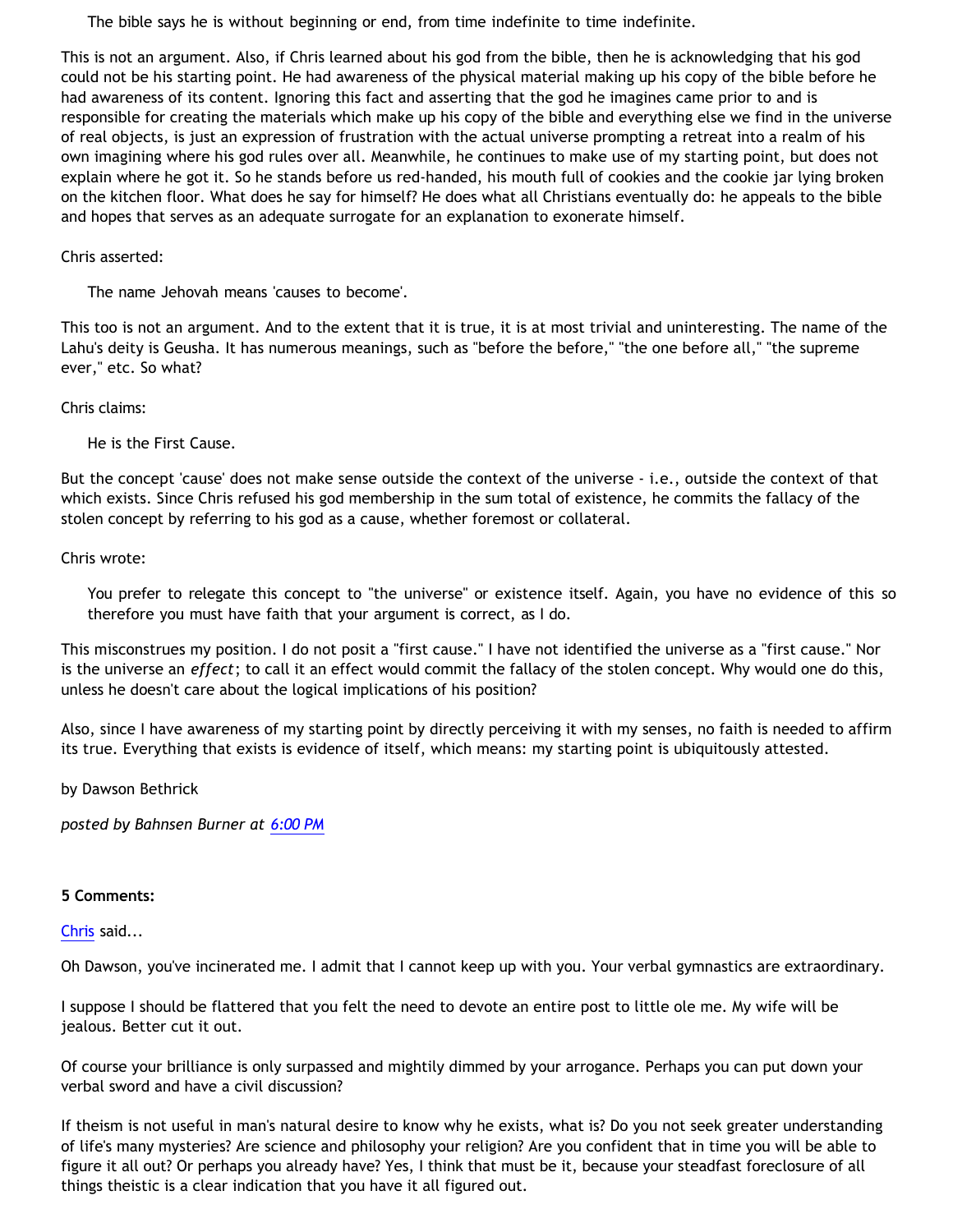You must know something that I don't know (other than all those neat words and verbal deconstructions), otherwise you wouldn't spend so much time telling me I'm wrong for believing as I do.

The universe existing is not in question. The questions are why it exists and how did it come to exist? I believe you made the claim, perhaps it was someone else, that the universe is eternal. It doesn't have a starting point. That claim can be nothing more than a statement of faith, since no evidence is offered to back it up.

I understand that you don't buy the theistic reasons for creation, because your mind requires evidence and a logical progression of cause and effect. You cannot contemplate a Divine hand in creation because it is not tidy, it is not mathematical, and it is not sensory based. You require facts, evidence, and logic. Nothing short of God revealing himself to you personally will do. So you retreat to the discernable universe and instead of asking the questions of why and how, you make yourself comfortable with the notion that it just is.

To answer your challenge of how I am aware of my God (to spare my jugular), my spirit attests to his spirit. My heart knows God, even as my mind struggles to keep up. I have felt God's spirit in my life. I have felt his directing hand. I have felt his assurances. When I become agitated, my appeals to him for relief are answered. This of course, is unsatisfactory to those whose requirements for belief are completely captive to the "sense modalities".

You say that the universe is neither a cause nor an effect. Again, I say that a statement like that requires faith, because you cannot present evidence supporting it. I say that God is the cause and the universe is the effect. Evidence? Plenty, but none to your satisfaction. Again, I assert impasse.

## [July 28, 2006 9:15 PM](http://bahnsenburner.blogspot.com/2006/07/115414650454961960)

[Daniel Morgan](http://www.blogger.com/profile/15150803) said...

Chris,

*If theism is not useful in man's natural desire to know why he exists, what is?*

Theism confers no useful knowledge. Science cannot answer questions of existentialism. Philosophy is useful in helping us to come up with possible ways to look at our existence, and so is theism, but neither provides an **answer**, *per se*

It is useful in many ways to believe in a god of some sort. Jumping from admitted belief to dogmatic religion is another story entirely.

## *Do you not seek greater understanding of life's many mysteries?*

I certainly do. I cannot speak for Dawson. I have chosen to devote my life to the pursuit of knowledge of the mechanisms by which matter interacts with other matter and transforms (chemistry). I find it highly rewarding to probe mysteries -- unknown things, using the scientific method, because we derive from it useful knowledge. I could just sit around and posit "matter gnomes" that explain the natural phenomena, but they wouldn't confer useful knowledge, just as theism doesn't.

#### *Are science and philosophy your religion?*

Now that is a silly question. The functionalist definition of religion is what theists tend to use in asking such questions, or, "whatever you spend the most time doing, or like the most, is your religion." Unfortunately, in the fall, college football must become my religion, at Thanksgiving, eating must become my religion, etc., etc. It is a ridiculous way to define "religion" which loses the significance of the term.

The modern definition of religion is much more useful -- belief systems which incorporate elements of the supernatural. Since science *de facto* excludes supernaturalism (we cannot test it), it isn't a religion. Since philosophy is not a "belief system", *per se*, although it includes metaphysics, which are potentially questions that one answers with supernatural entities, it isn't a religion either.

*Are you confident that in time you will be able to figure it all out?* I can't answer for Dawson here, but I'll answer for me -- hell no.

*Or perhaps you already have?* Again, hell no.

*Yes, I think that must be it, because your steadfast foreclosure of all things theistic is a clear indication that you*